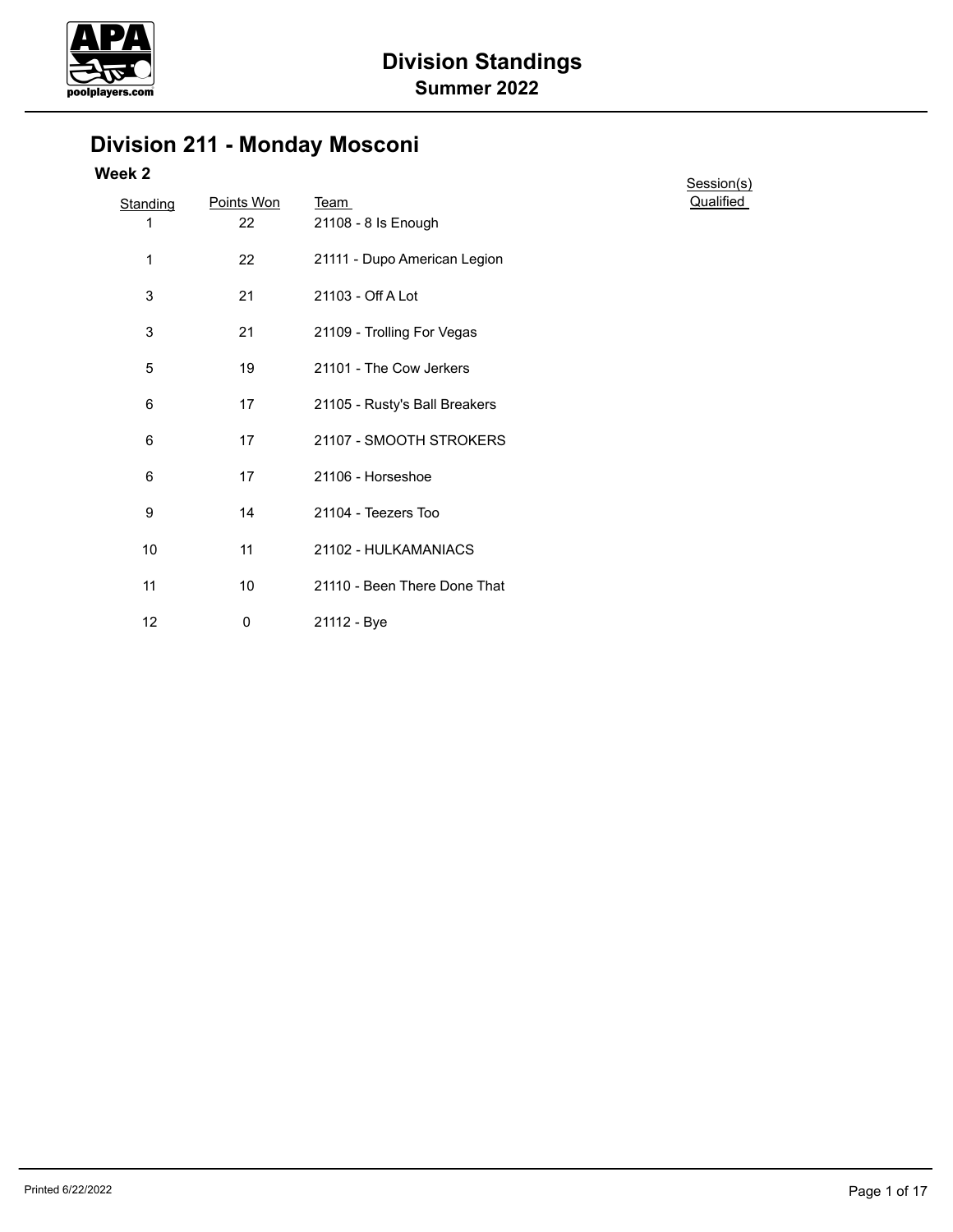

# **Division 221 - Tuesday Rempe**

| <b>Standing</b> | Points Won | Team                          |
|-----------------|------------|-------------------------------|
| 1               | 33         | 22104 - Pocket Eights         |
| 2               | 30         | 22108 - Veni, Vidi, Vici      |
| 3               | 28         | 22105 - Cues Your Daddy?      |
| 4               | 26         | 22102 - Dive Bar              |
| 5               | 23         | 22103 - Straight Jacket Posse |
| 6               | 22         | 22106 - Can't Beat Luck       |
| 6               | 22         | 22101 - Hillbilly Hustlers    |
| 8               | 21         | 22107 - Drift Wood            |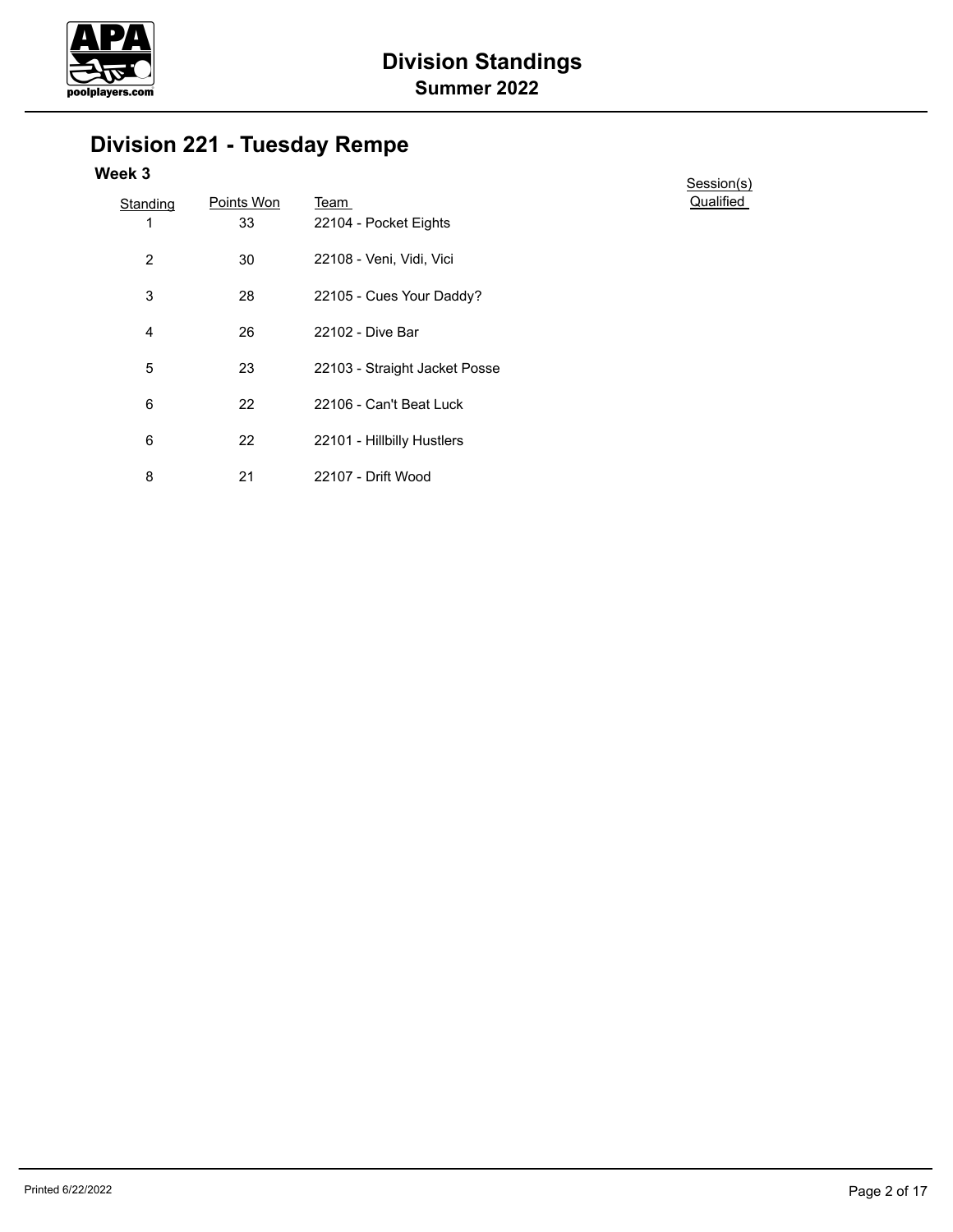

# **Division 231 - Wednesday Hall**

| Standing | Points Won | <u>Team</u>                    |
|----------|------------|--------------------------------|
| 1        | 29         | 23102 - That's What We Do      |
| 1        | 29         | 23103 - All About Those 8s     |
| 3        | 28         | 23108 - Rack Reapers           |
| 3        | 28         | 23109 - The Long Shots         |
| 3        | 28         | 23110 - Cream Of The Crop      |
| 6        | 24         | 23101 - Buddah&TheDeepThinkers |
| 6        | 24         | 23105 - Undercover 7s          |
| 8        | 23         | 23104 - Shot Callers           |
| 9        | 21         | 23107 - 8 Up                   |
| 9        | 21         | 23106 - Let The Sparks Fly     |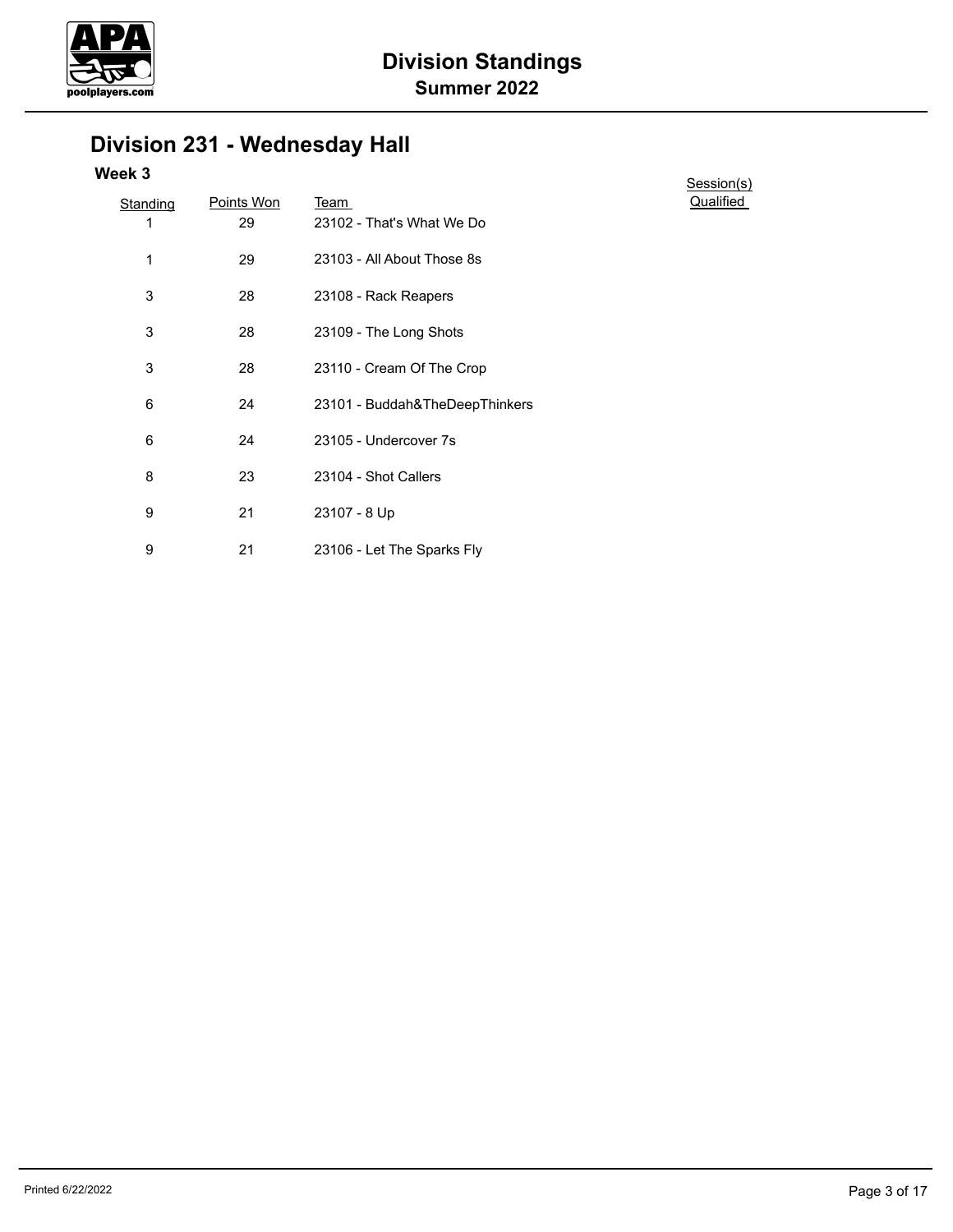

# **Division 242 - Thursday Varner DJ 8-Ball**

| <b>Standing</b> | Points Won | Team                            | Qua |
|-----------------|------------|---------------------------------|-----|
| 1               | 33         | 24207 - Multiple Poolsonalities |     |
| 1               | 33         | 24201 - Red Hot                 |     |
| 3               | 32         | 24206 - Shooters                |     |
| 4               | 27         | 24204 - The Trolls              |     |
| 5               | 26         | 24203 - Can't Beat'm Join'em    |     |
| 6               | 22         | 24208 - Unnecessary English     |     |
| 6               | 22         | 24202 - Smok-N & Drink-N        |     |
| 8               | 16         | 24205 - Andy Pool               |     |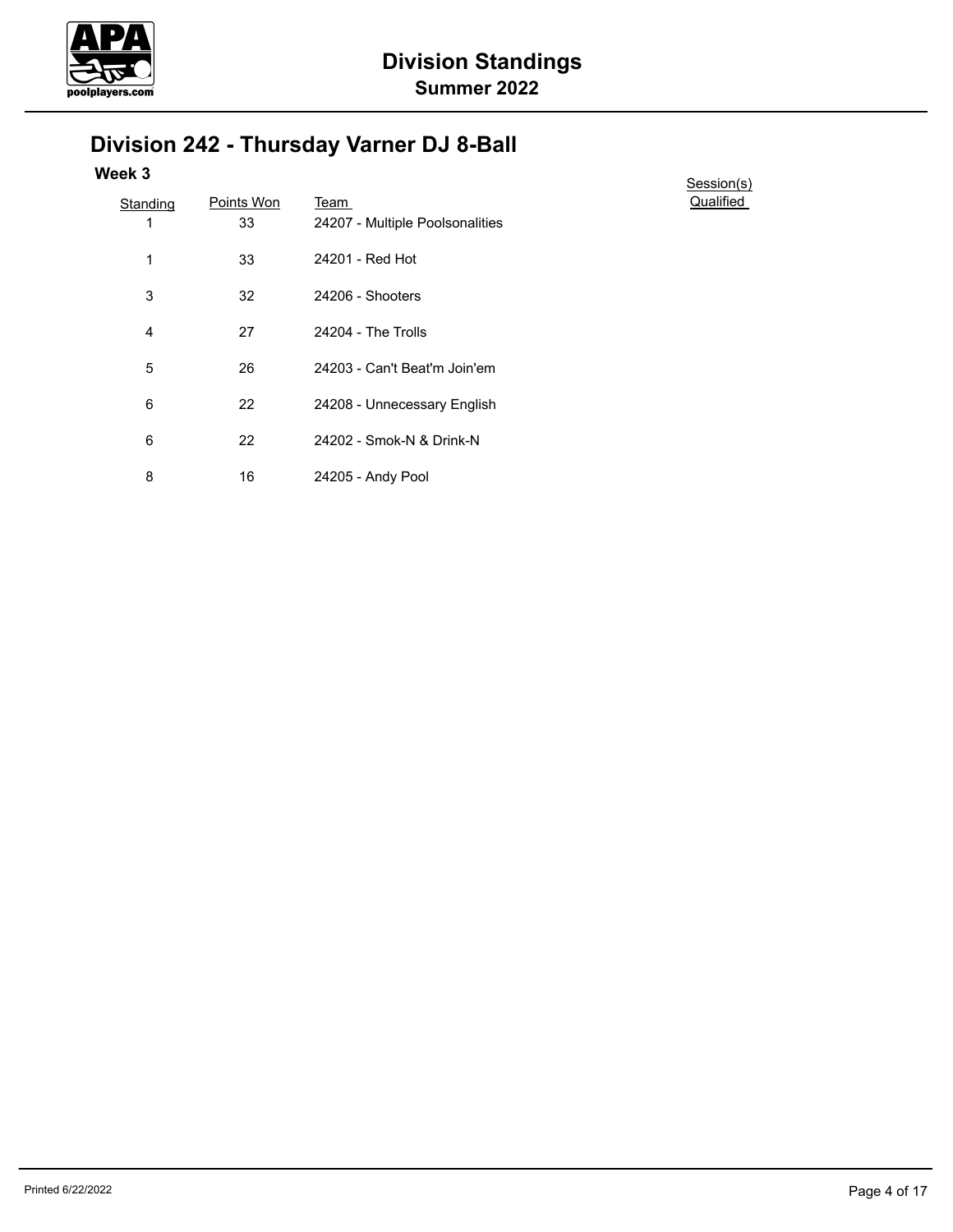

# **Division 243 - Thursday Varner DJ 9-Ball**

| <b>Standing</b> | Points Won | <u>Team</u>                     | Qua |
|-----------------|------------|---------------------------------|-----|
| 1               | 202        | 24304 - The Trolls              |     |
| 2               | 194        | 24308 - Unnecessary English     |     |
| 3               | 184        | 24301 - Red Hot                 |     |
| 3               | 184        | 24305 - Andy Pool               |     |
| 5               | 183        | 24303 - Can't Beat'm Join'em    |     |
| 6               | 177        | 24307 - Multiple Poolsonalities |     |
| 6               | 177        | 24302 - Smok-N & Drink-N        |     |
| 8               | 139        | 24306 - Shooters                |     |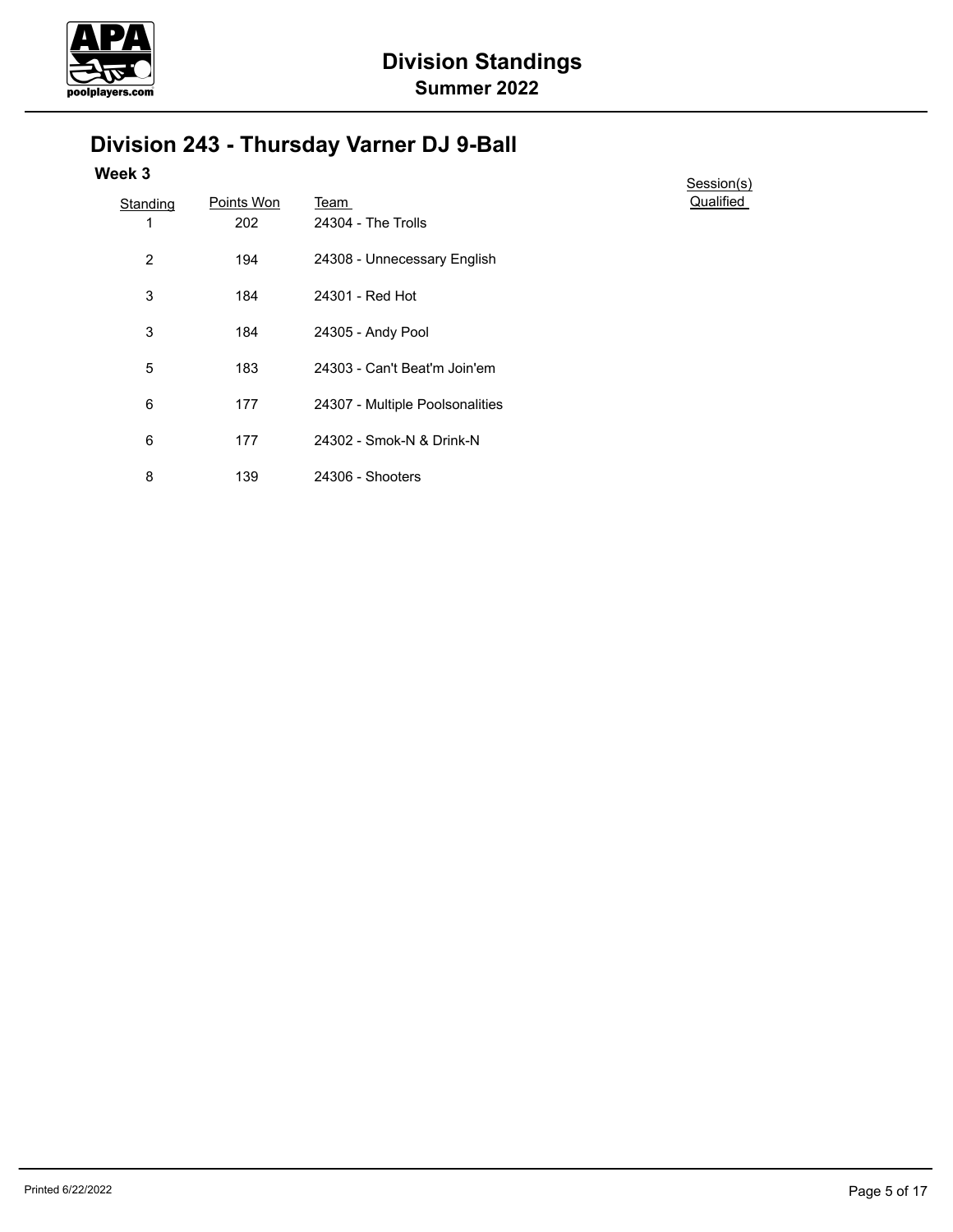

# **Division 244 - Thursday Parica DJ 8-Ball**

| Standing | Points Won | Team                         |
|----------|------------|------------------------------|
| 1        | 32         | 24404 - Corner Pocket        |
| 2        | 30         | 24406 - Dupo American Legion |
| 3        | 27         | 24402 - Nice Rack            |
| 4        | 26         | 24403 - Bank'n 4 Shapes      |
| 5        | 25         | 24405 - 5th Street Players   |
| 6        | 17         | 24401 - Safety First         |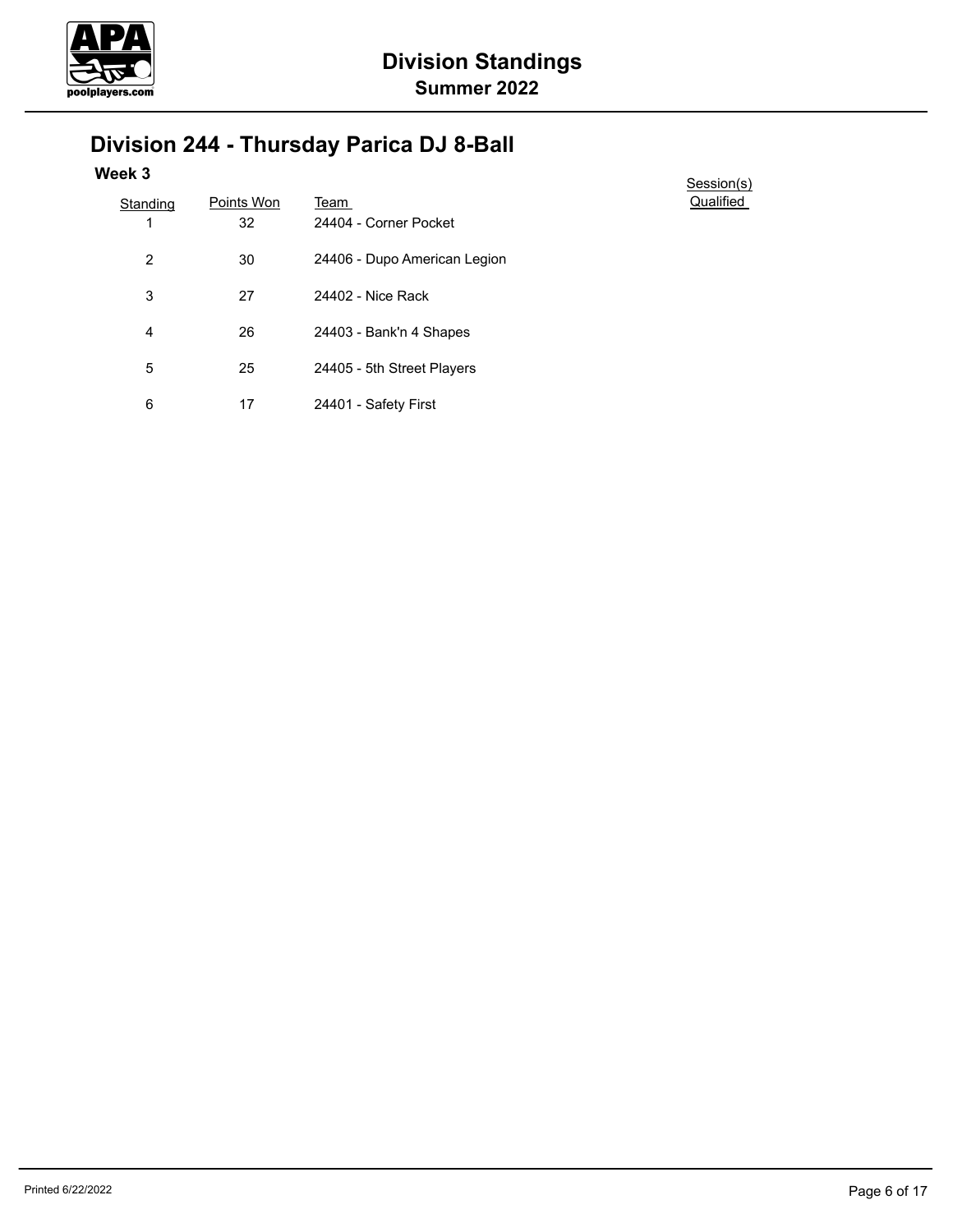

# **Division 245 - Thursday Parica DJ 9-Ball**

| <b>Standing</b> | Points Won | Team                         |
|-----------------|------------|------------------------------|
| 1               | 212        | 24502 - Nice Rack            |
| 2               | 195        | 24503 - Bank'n 4 Shapes      |
| 3               | 183        | 24506 - Dupo American Legion |
| 4               | 181        | 24504 - Corner Pocket        |
| 5               | 174        | 24505 - 5th Street Players   |
| 6               | 135        | 24501 - Safety First         |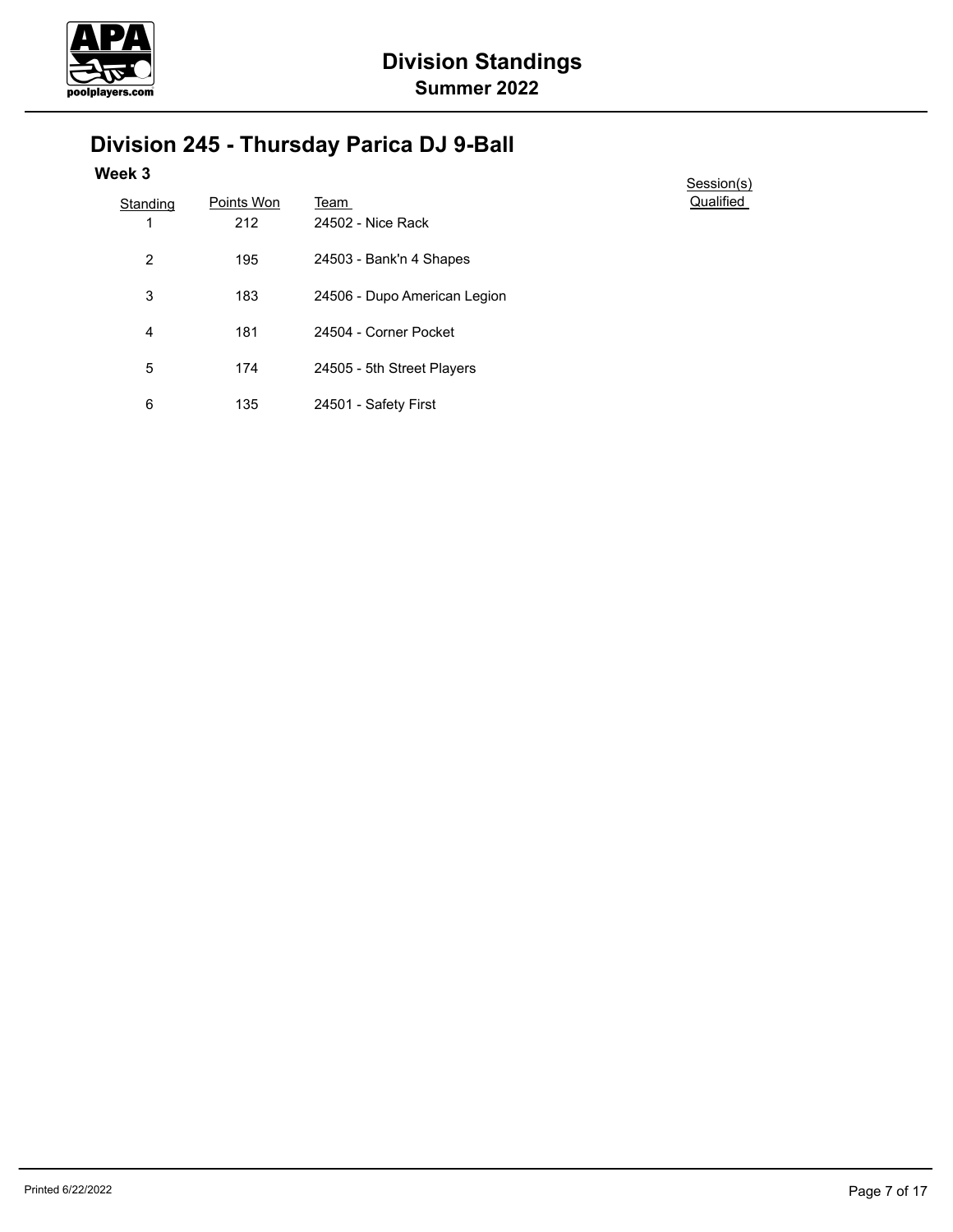

### **Division 246 - Rossman DJ 8-Ball**

| Standing       | Points Won | Team                      |
|----------------|------------|---------------------------|
| 1              | 33         | 24606 - Salty Nutz        |
| $\overline{2}$ | 29         | 24608 - Comin 4 da \$     |
| 3              | 28         | 24601 - Not In My House   |
| 4              | 27         | 24604 - House Shark       |
| 4              | 27         | 24607 - Hakuna Matata     |
| 6              | 23         | 24605 - Feeling Lucky     |
| 6              | 23         | 24603 - 8 Balls Of Fire   |
| 8              | 21         | 24602 - Crystal's Minions |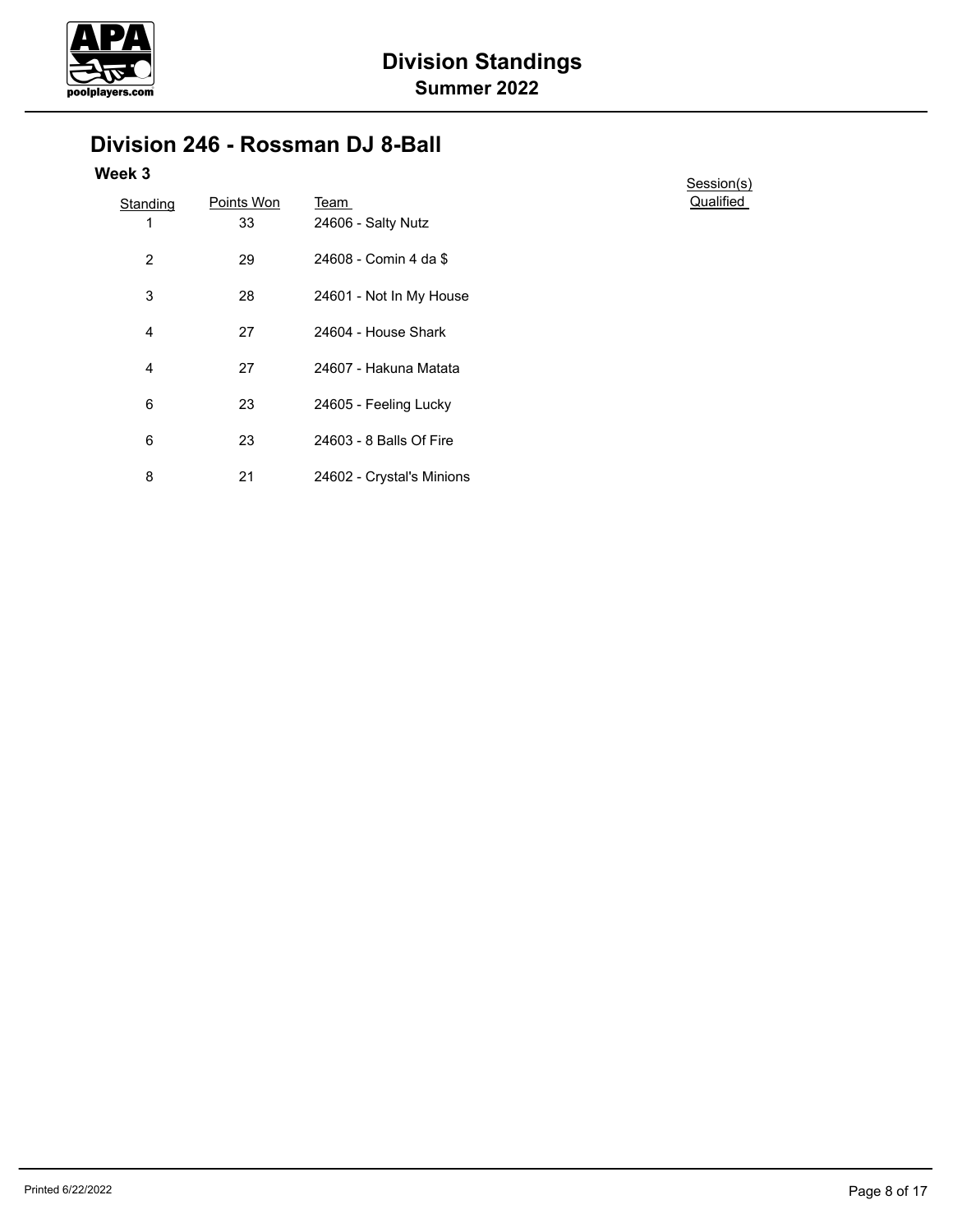

### **Division 247 - Rossman DJ 9-Ball**

| <b>Standing</b> | Points Won | Team                      |
|-----------------|------------|---------------------------|
| 1               | 205        | 24703 - 9 Balls Of Fire   |
| 2               | 190        | 24704 - House Shark       |
| $\overline{2}$  | 190        | 24706 - Salty Nutz        |
| 4               | 189        | 24702 - Crystal's Minions |
| 5               | 179        | 24705 - Feeling Lucky     |
| 6               | 171        | 24701 - Not In My House   |
| 7               | 160        | 24708 - Comin 4 da \$     |
| 8               | 156        | 24707 - Hakuna Matata     |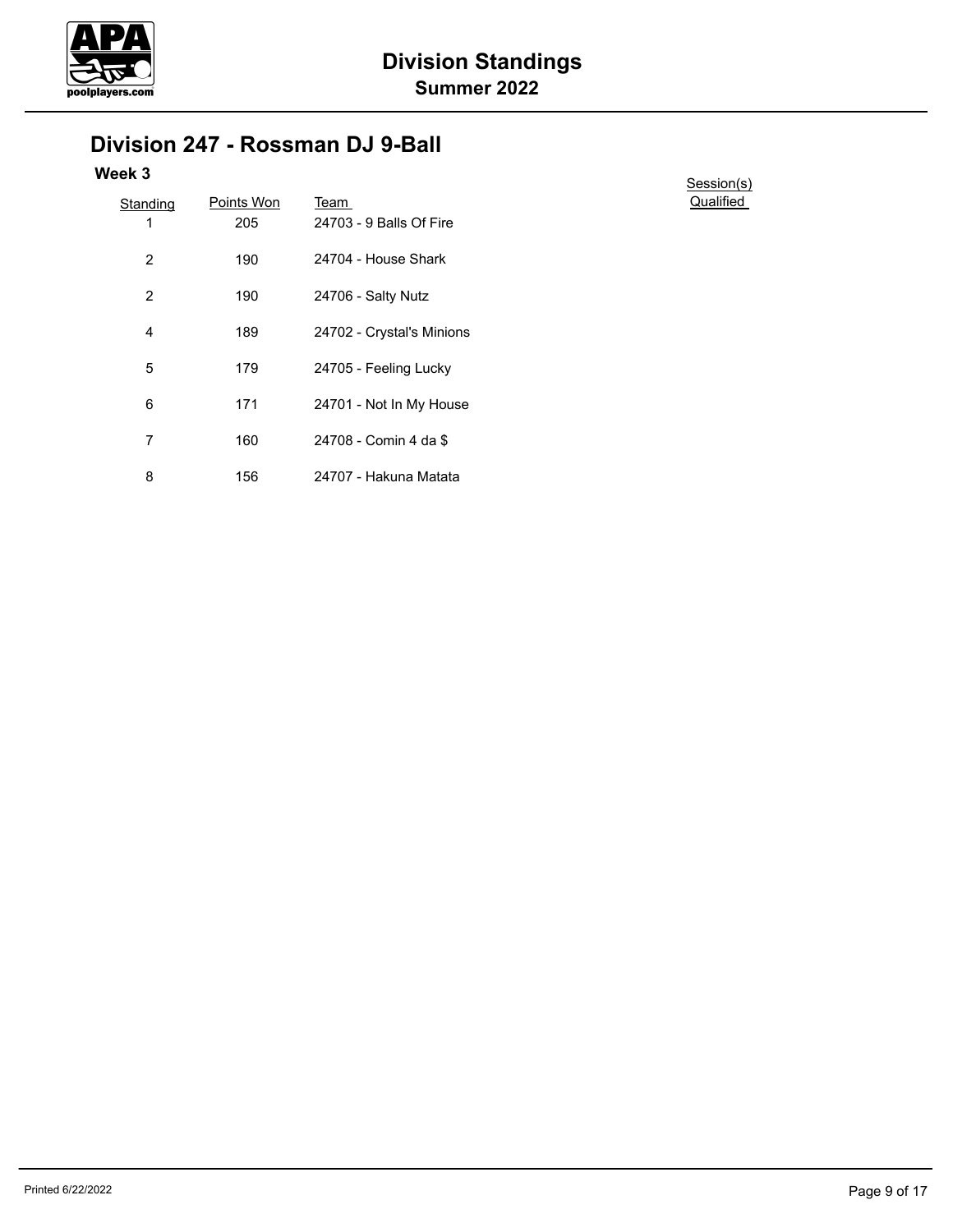

# **Division 270 - Sunday Bell DJ 8-Ball**

| Standing       | Points Won | Team                           |
|----------------|------------|--------------------------------|
| 1              | 32         | 27007 - Stroke Don't Choke     |
| $\overline{2}$ | 29         | 27001 - Pool Wizards           |
| 3              | 28         | 27005 - LONG SHOTS             |
| 3              | 28         | 27006 - LaFrank                |
| 5              | 24         | 27003 - The Magnificent 7      |
| 6              | 23         | 27002 - Right Table Wrong Idea |
| 7              | 21         | 27004 - RACK PACK              |
| 8              | 0          | 27008 - Bye                    |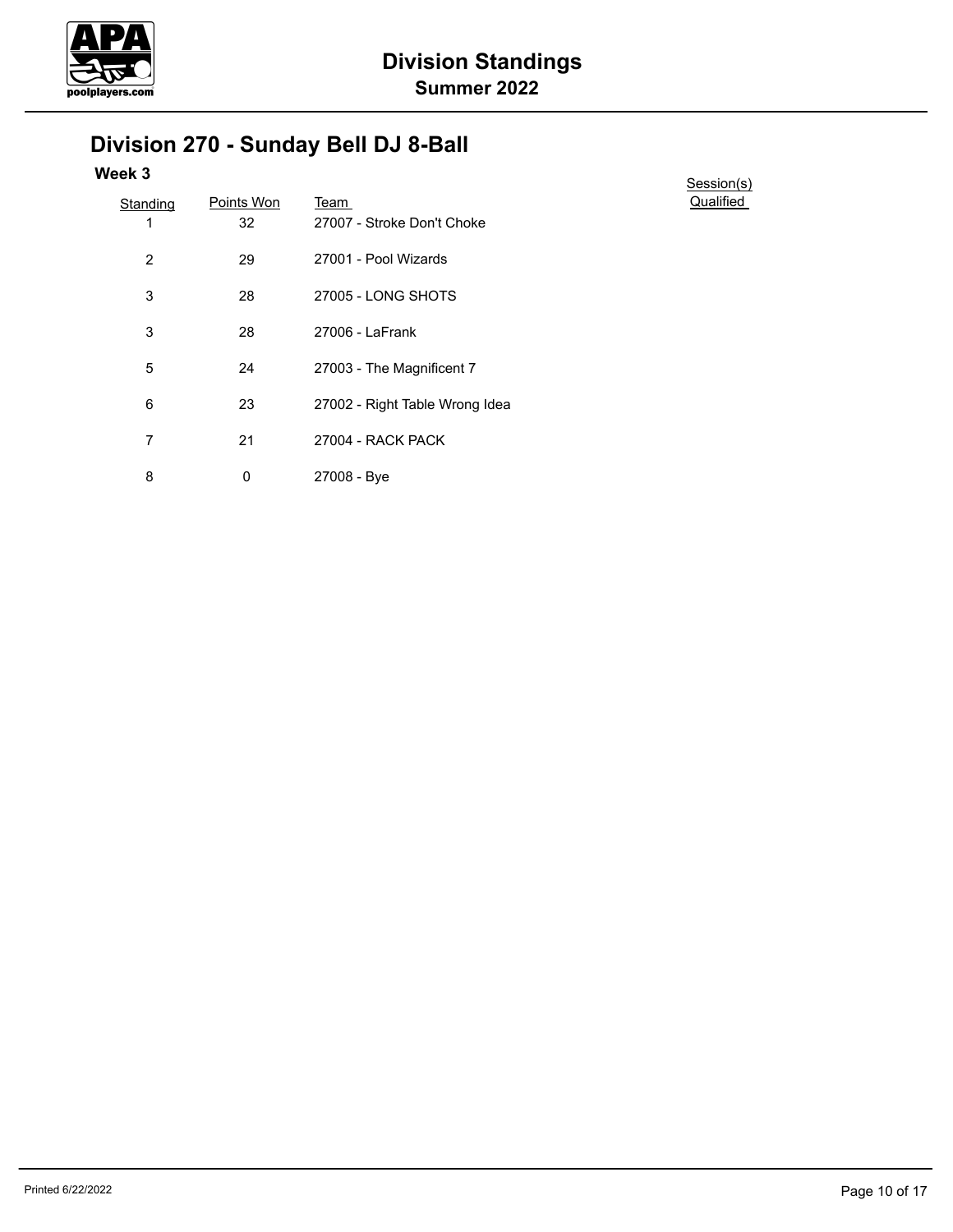

# **Division 271 - Sunday Bell DJ 9-Ball**

| Standing       | Points Won | Team                           |
|----------------|------------|--------------------------------|
| 1              | 225        | 27102 - Right Table Wrong Idea |
| $\overline{2}$ | 201        | 27105 - LONG SHOTS             |
| 3              | 192        | 27101 - Pool Wizards           |
| 4              | 184        | 27103 - The Magnificent 7      |
| 5              | 179        | 27107 - Stroke Don't Choke     |
| 6              | 164        | 27104 - RACK PACK              |
| 7              | 145        | 27106 - LaFrank                |
| 8              | 0          | 27108 - Bye                    |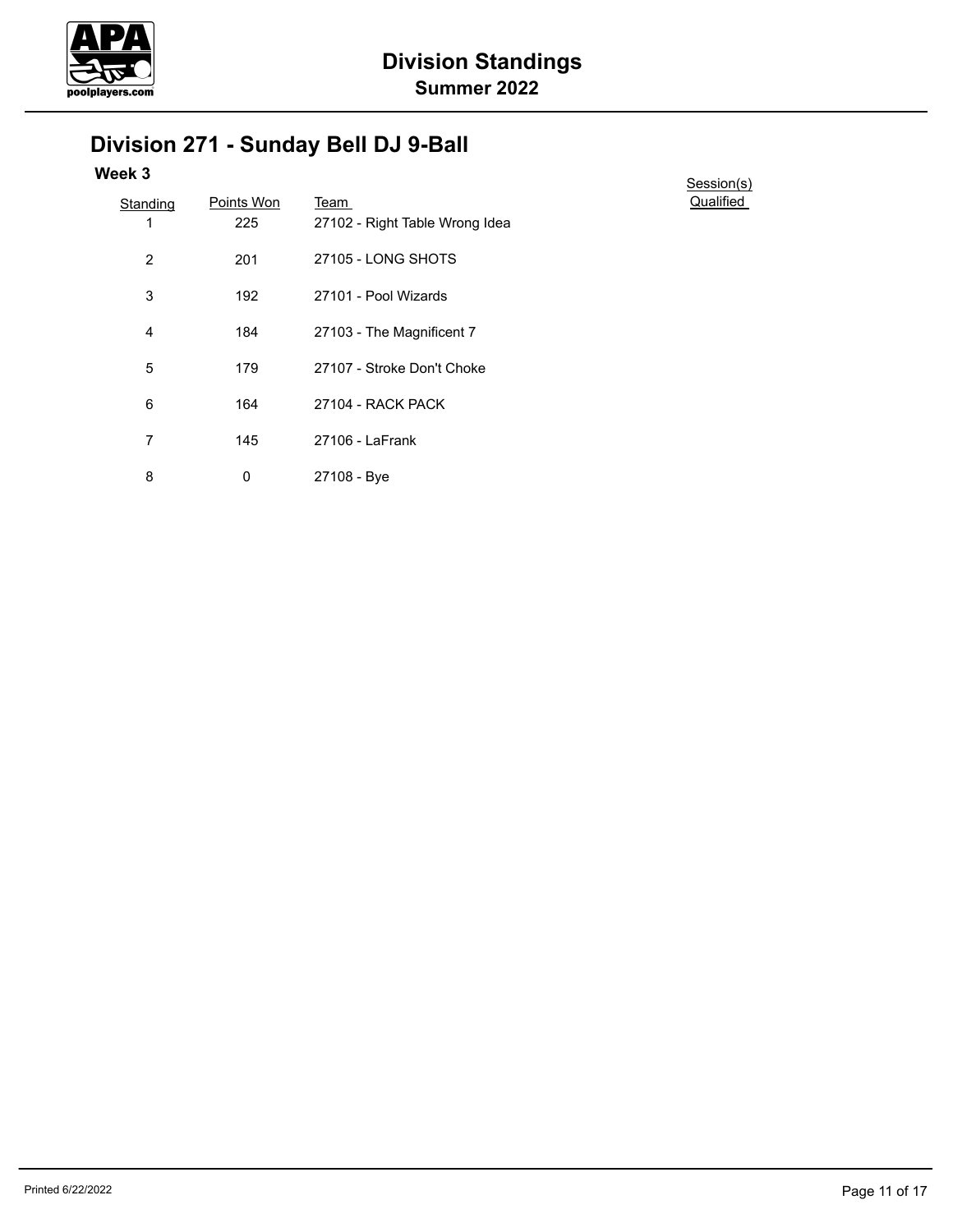

# **Division 272 - Sunday Laurance DJ 8-Ball**

| <b>Standing</b> | Points Won | Team                           |
|-----------------|------------|--------------------------------|
| 1               | 36         | 27207 - Nervous Racks          |
| $\overline{2}$  | 35         | 27205 - Ball Smashers          |
| 3               | 29         | 27203 - The Challengers        |
| 4               | 28         | 27201 - Negative Reinforcement |
| 5               | 27         | 27202 - Wheels, Inc.           |
| 6               | 20         | 27204 - Chalk Is Free          |
| 7               | 18         | 27208 - Cervezas               |
| 8               | 13         | 27206 - Smooth Operators       |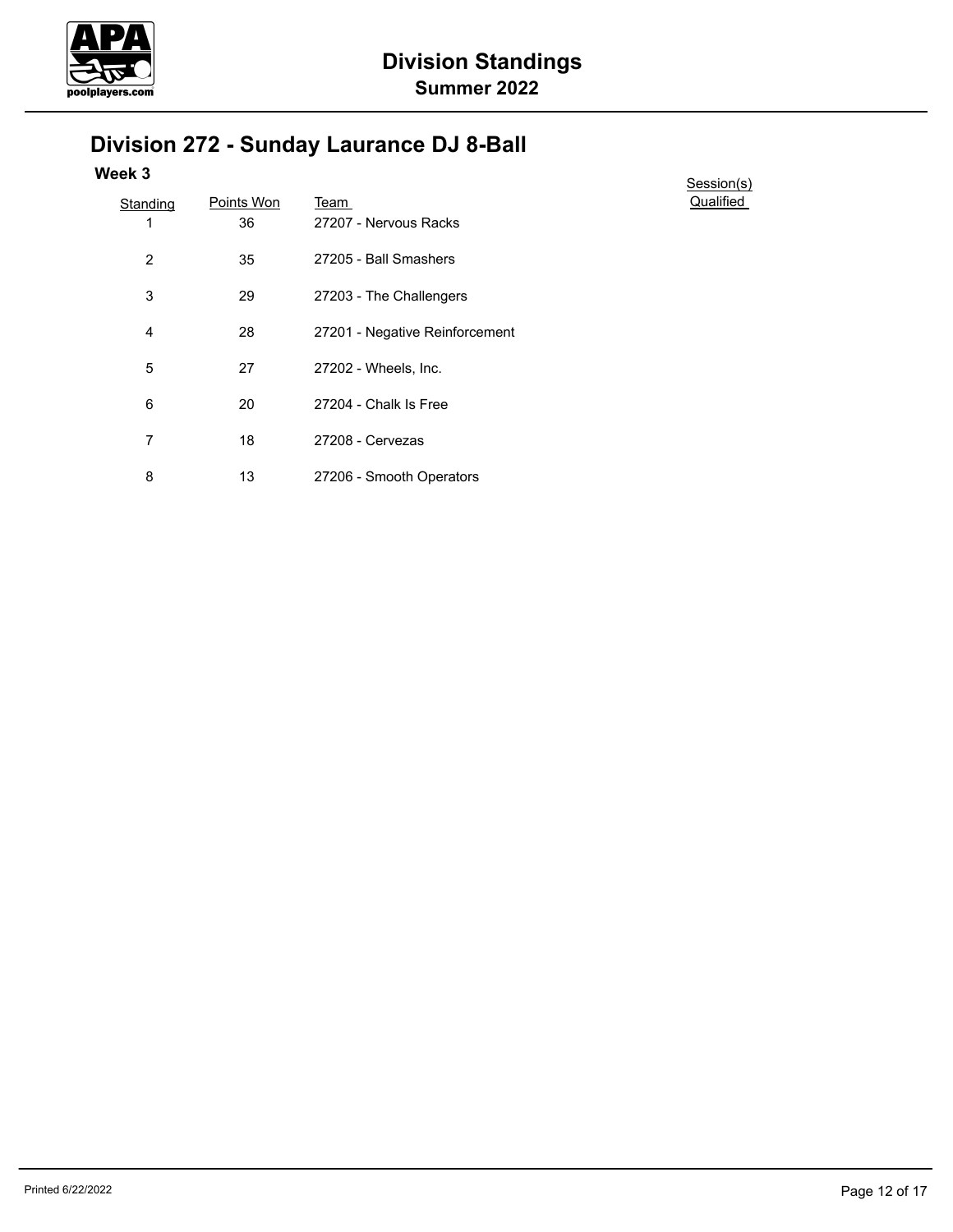

# **Division 273 - Sunday Laurance DJ 9-Ball**

| <b>Standing</b> | Points Won | Team                           |
|-----------------|------------|--------------------------------|
| 1               | 206        | 27303 - The Challengers        |
| $\overline{2}$  | 203        | 27307 - Nervous Racks          |
| 3               | 201        | 27302 - Wheels, Inc.           |
| 4               | 180        | 27305 - Ball Smashers          |
| 5               | 169        | 27304 - Chalk Is Free          |
| 6               | 163        | 27301 - Negative Reinforcement |
| 6               | 163        | 27308 - Cervezas               |
| 8               | 150        | 27306 - Smooth Operators       |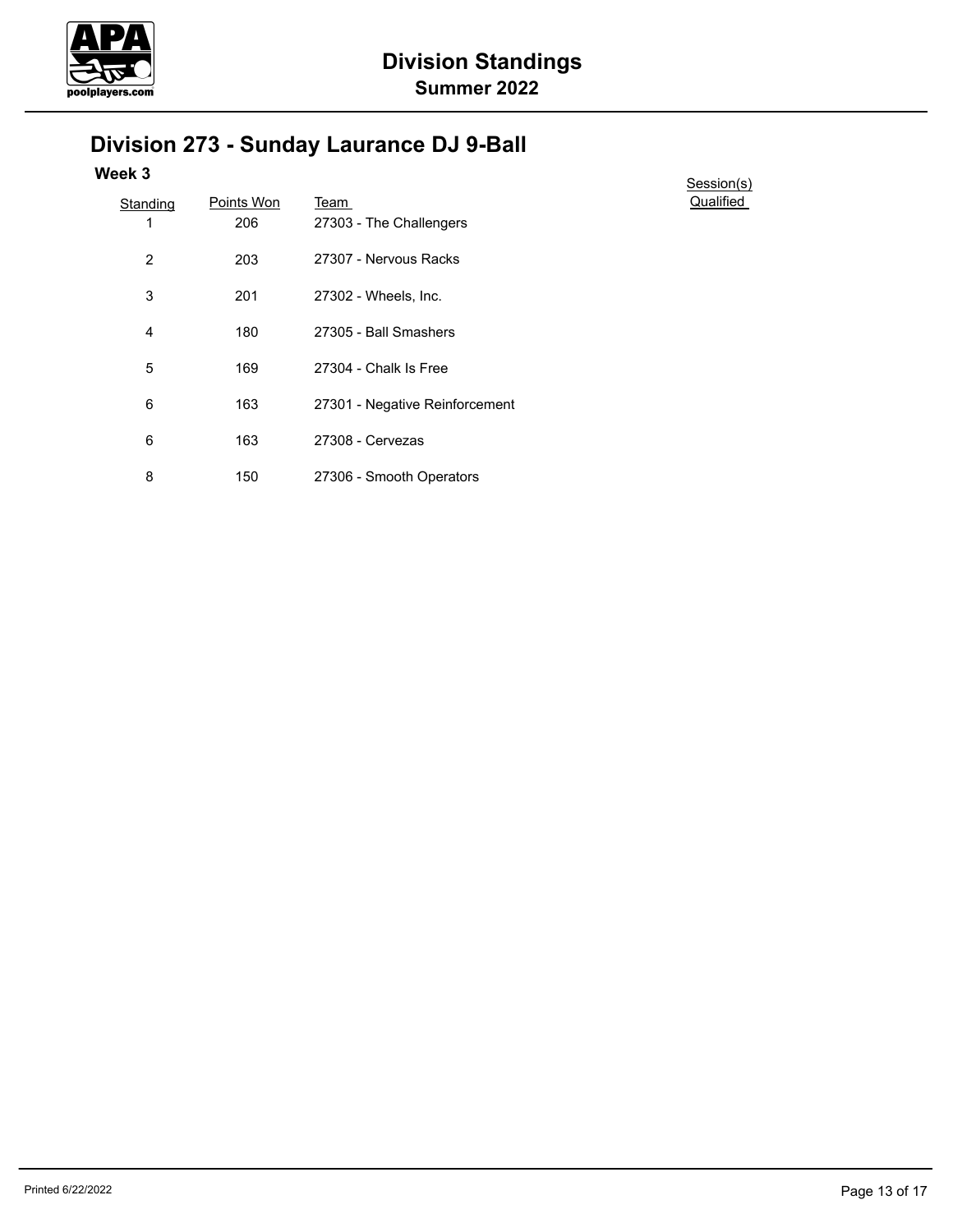

# **Division 274 - Sunday Massey DJ 8-Ball**

| <b>Standing</b> | Points Won | Team                         |
|-----------------|------------|------------------------------|
| 1               | 31         | 27401 - Redneck Rejects      |
| $\overline{2}$  | 28         | 27404 - Old School Bangers   |
| 3               | 27         | 27403 - Chasing The Cheese   |
| 3               | 27         | 27406 - Rack N Black X2      |
| 5               | 26         | 27402 - Malfunction Junction |
| 5               | 26         | 27407 - Below Average        |
| 7               | 25         | 27405 - Banks-N-Spanks       |
| 8               | 15         | 27408 - 420 Sidetracked      |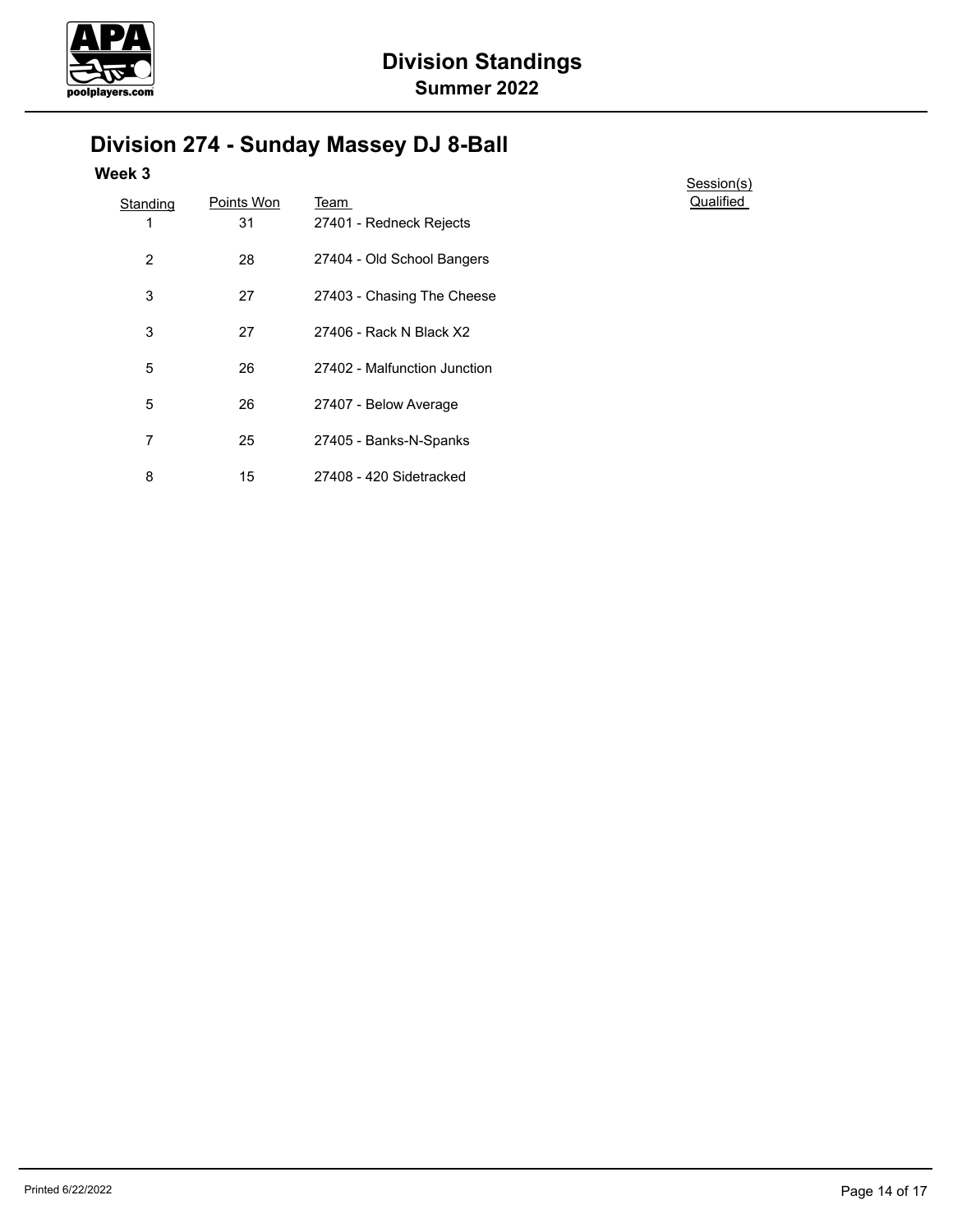

# **Division 275 - Sunday Massey DJ 9-Ball**

| <b>Standing</b> | Points Won | Team                         |
|-----------------|------------|------------------------------|
| 1               | 196        | 27506 - Rack N Black X2      |
| $\overline{2}$  | 193        | 27502 - Malfunction Junction |
| 2               | 193        | 27503 - Chasing The Cheese   |
| 4               | 181        | 27507 - Below Average        |
| 5               | 180        | 27501 - Redneck Rejects      |
| 6               | 177        | 27504 - Old School Bangers   |
| 7               | 174        | 27505 - Banks-N-Spanks       |
| 8               | 121        | 27508 - 420 Sidetracked      |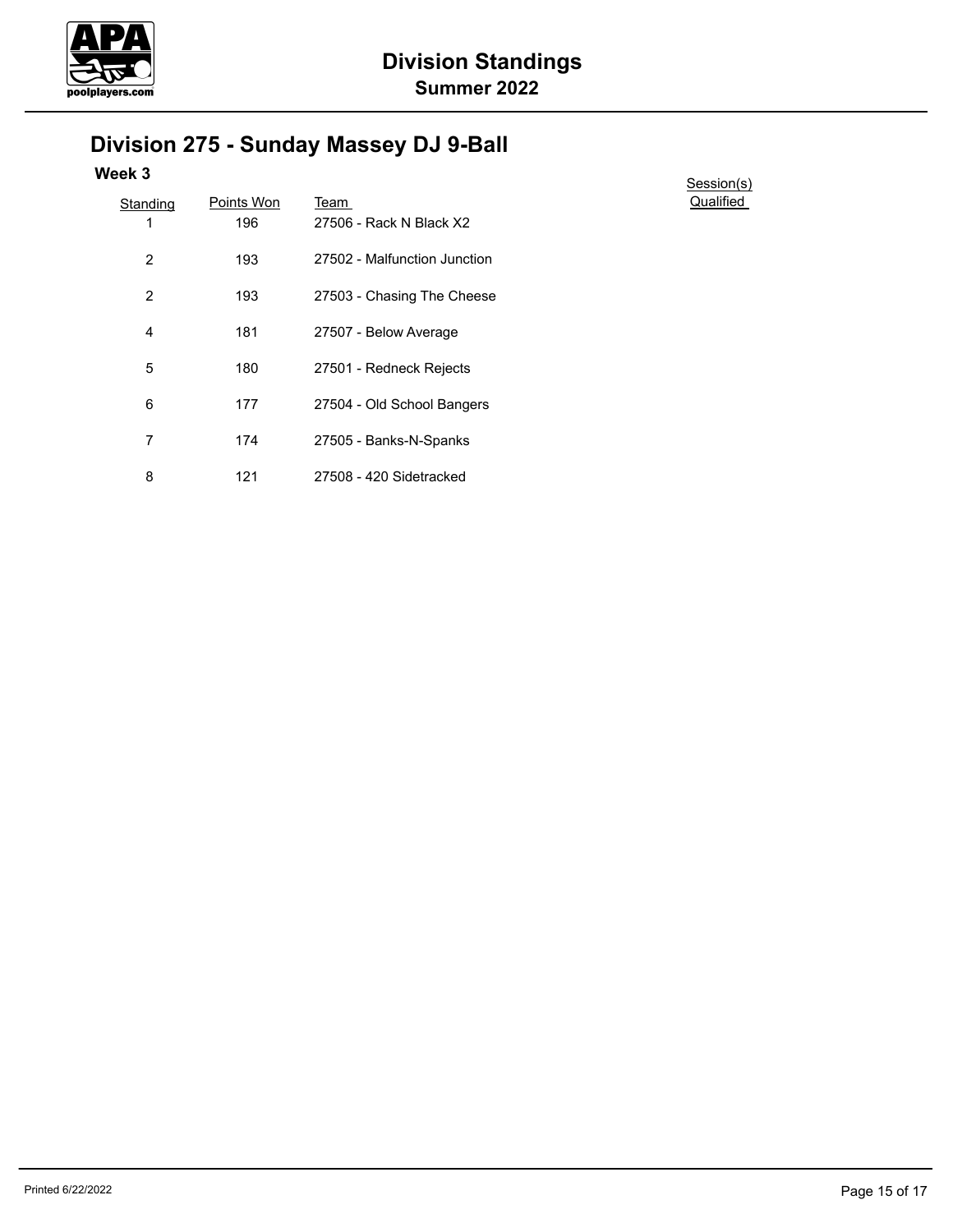

### **Division 276 - Larry Hubbart DJ 8-Ball**

| Standing | Points Won | Team                              |
|----------|------------|-----------------------------------|
| 1        | 32         | 27606 - Shotz r Us                |
| 2        | 30         | 27607 - We'll Make Ya Famous      |
| 3        | 28         | 27604 - Players To Be Named Later |
| 4        | 27         | 27605 - Off In The Woods          |
| 4        | 27         | 27601 - Deal With It              |
| 6        | 23         | 27603 - Metro East Cue Sports     |
| 7        | 22         | 27602 - Don't Whine Just Rack     |
| 8        | 0          | 27608 - Bye                       |